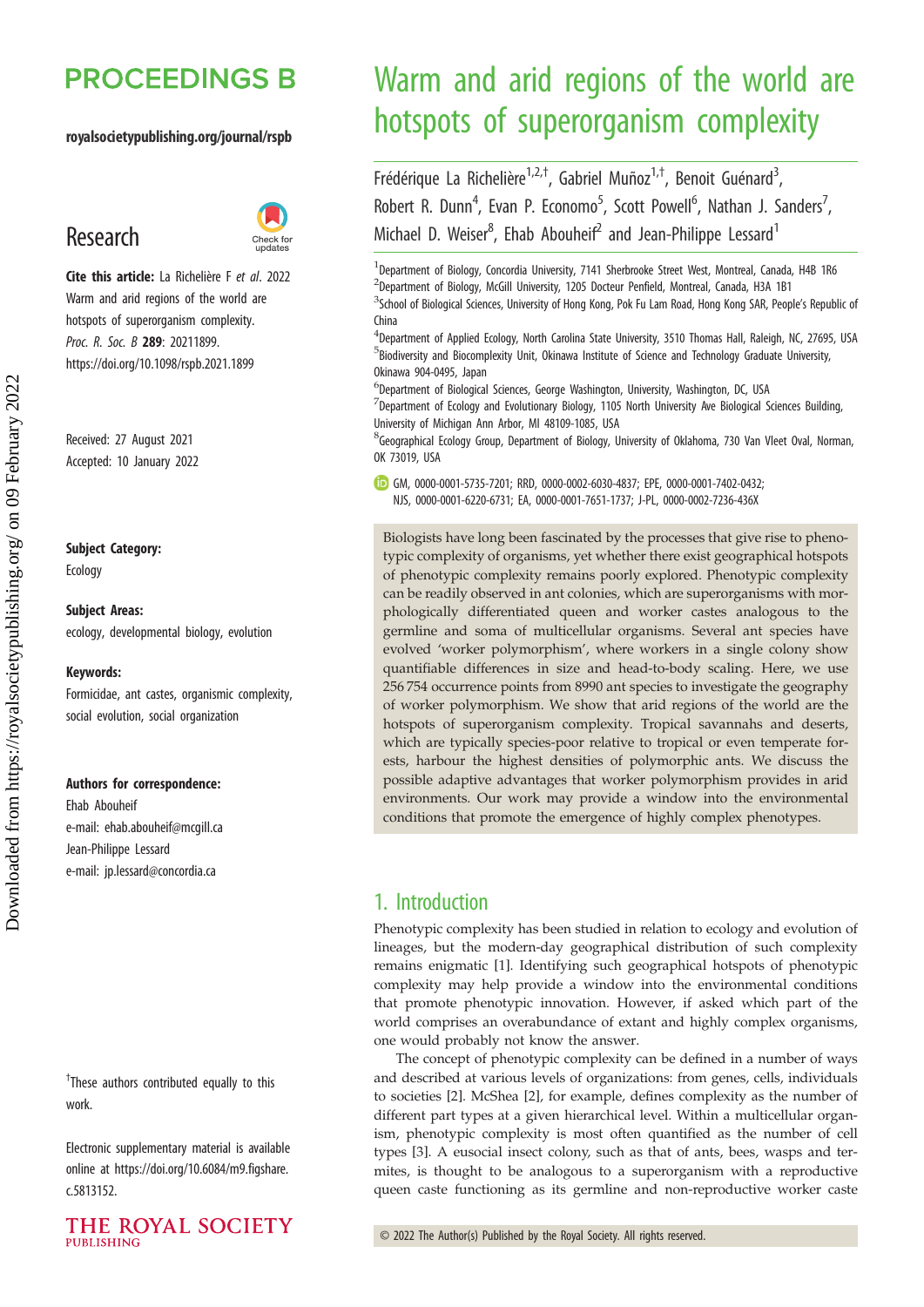Figure 1. Morphologically simple versus morphologically complex superorganisms. Worker polymorphism is a correlate of superorganism complexity, where a monomorphic worker caste is considered to represent a morphologically simple superorganism, whereas polymorphic worker caste is considered to represent a morphologically complex superorganism. A monomorphic worker caste is defined by limited size and head-to-body scaling variation. A polymorphic worker caste is defined by significant variation in size and/ or head-to-body scaling. For a complete detailed description of worker caste polymorphism classification, see electronic supplementary material,

Owing to the current lack of process-based hypotheses, we aim to generate the first global map of the geography of worker polymorphism and assess the influence of the abiotic environment on this pattern. Specifically, we investigate the drivers of the global geography of ant worker polymorphism (superorganism complexity) using a dataset including 8990 ant species and 256 754 spatial occurrences. We first identify global hotspots of superorganisms complexity defined as climatic zones where the probability of encountering a worker polymorphic ant colony is greatest relative to the total number of ant colonies and ant species recorded in the region. To do this, we model each occurrence data point as representing an ant colony that is either polymorphic or monomorphic. Then, we compare model fit in a series of linear models relating the presence/absence of polymorphism in an ant colony to ambient climatic conditions. In addition, because the probability of encountering a polymorphic ant colony is highest where the total number of ant colonies (sampling effort) and species (species richness (SR)) is highest by chance alone, we ran a series of models aimed at evaluating the influence of these covariates on model selection. We present our results and focus the discussion on models that account for differences in sampling effort and SR, which helps us identify climatic zones that are dominated by complex superorganisms.

figure S1. Adapted from Hölldobler & Wilson [\[9](#page-7-0)].

## 2. Methods

#### (a) Identifying polymorphism

We reviewed the literature and classified 15 518 species of ants as either 'polymorphic' according to a broad definition of worker polymorphism or as 'monomorphic' (electronic supplementary material, tables S1 and S2). Species lacking significant size or allometric variation in the worker caste were classified as monomorphic, whereas all others were classified as polymorphic (see

functioning as its soma [[4](#page-7-0)–[7\]](#page-7-0). In solitary multicellular organisms, a single genome can produce differentiated cell types in response to cues from its internal environment, like morphogen gradients. Similarly, in superorganisms, a single genome can also produce morphologically differentiated castes within a single colony in response to external, such as nutrition, and internal, such as hormonal, cues [[8](#page-7-0)–[11\]](#page-7-0). Therefore, eusocial insects offer a unique opportunity to study the geography and environmental drivers of superorgansim complexity.

In addition to the morphologically distinct reproductive queen caste and a non-reproductive worker caste, some species of ants display remarkable variations in the worker caste [[12\]](#page-7-0). Worker ants of the same colony can differ dramatically in their size and head-to-body scaling (see figure 1; electronic supplementary material, figure S1). This interindividual variation within a colony is called 'worker polymorphism' and is associated with enhanced division of labour [\[8\]](#page-7-0). In some cases, polymorphic ant species exhibit wide variation in body size with little variation in head to body scaling [[13\]](#page-7-0). Such species are considered more morphologically complex than species with limited worker body size variation (i.e. monomorphic worker castes) but less complex than species with discrete morphological castes, which vary tremendously in both size and head-to-body scaling (reviewed in [\[5\]](#page-7-0)). Therefore, superorganisms fall along a continuum of phenotypic complexity that is governed by multiple-levels of selection, from individual to colony-level selection [[7,9,14](#page-7-0)]. Furthermore, previous work has identified a suite of traits that generally correlate with the morphological complexity of superorganisms, including colony size, reproductive division of labour, queen–worker dimorphism and worker polymorphism [[8](#page-7-0),[12,14](#page-7-0)–[18](#page-7-0)]. The degree of morphological differentiation within the worker caste of a single colony can thus be used as one proxy for the complexity of superorganisms across ants [[8,19](#page-7-0)] (figure 1).

Worker polymorphism evolved at least eight times within ants [\[13](#page-7-0)] and was previously estimated to occur in 13% of the approximately 330 ant genera [\[20](#page-7-0)]. As an example, several of the genera wherein worker polymorphism evolved, such as the leaf-cutting ants (i.e. Atta), carpenter ants (i.e. Camponotus), army ants (i.e. Eciton), fire ants (i.e. Solenopsis) and big-headed ants (e.g. Pheidole), comprise species with larger colony sizes (thousands to millions of ants within a colony), dramatic morphological differences between workers in the colony and enhanced division of labour [\[5\]](#page-7-0). Many of these same species have strong effects on the structure of food webs and ecosystems as dominant predators, herbivores and ecosystem engineers [\[21](#page-7-0)]. In addition, morphologically diverse ant species have often been argued to have enhanced cooperation and division of labour and a higher propensity for ecological and evolutionary dominance [\[12](#page-7-0),[13,22](#page-7-0)–[24](#page-7-0)]. For these reasons, the ecology, evolution and development of worker polymorphism in ants have been extensively studied in a select set of species and in a few regions of the world [\[11,13,23,25](#page-7-0)]. Yet, it remains unclear where in the world one is more likely to encounter a polymorphic ant colony, and whether abiotic conditions are associated with such superorganism complexity. Some have suggested that polymorphism might be more common in tropical regions [[26\]](#page-7-0), but this hypothesis is largely anecdotal. To our knowledge, no other hypotheses predicting how worker polymorphism is geographically distributed have been proposed.



Proc. R. Soc. $\sigma$ 

289: 20211899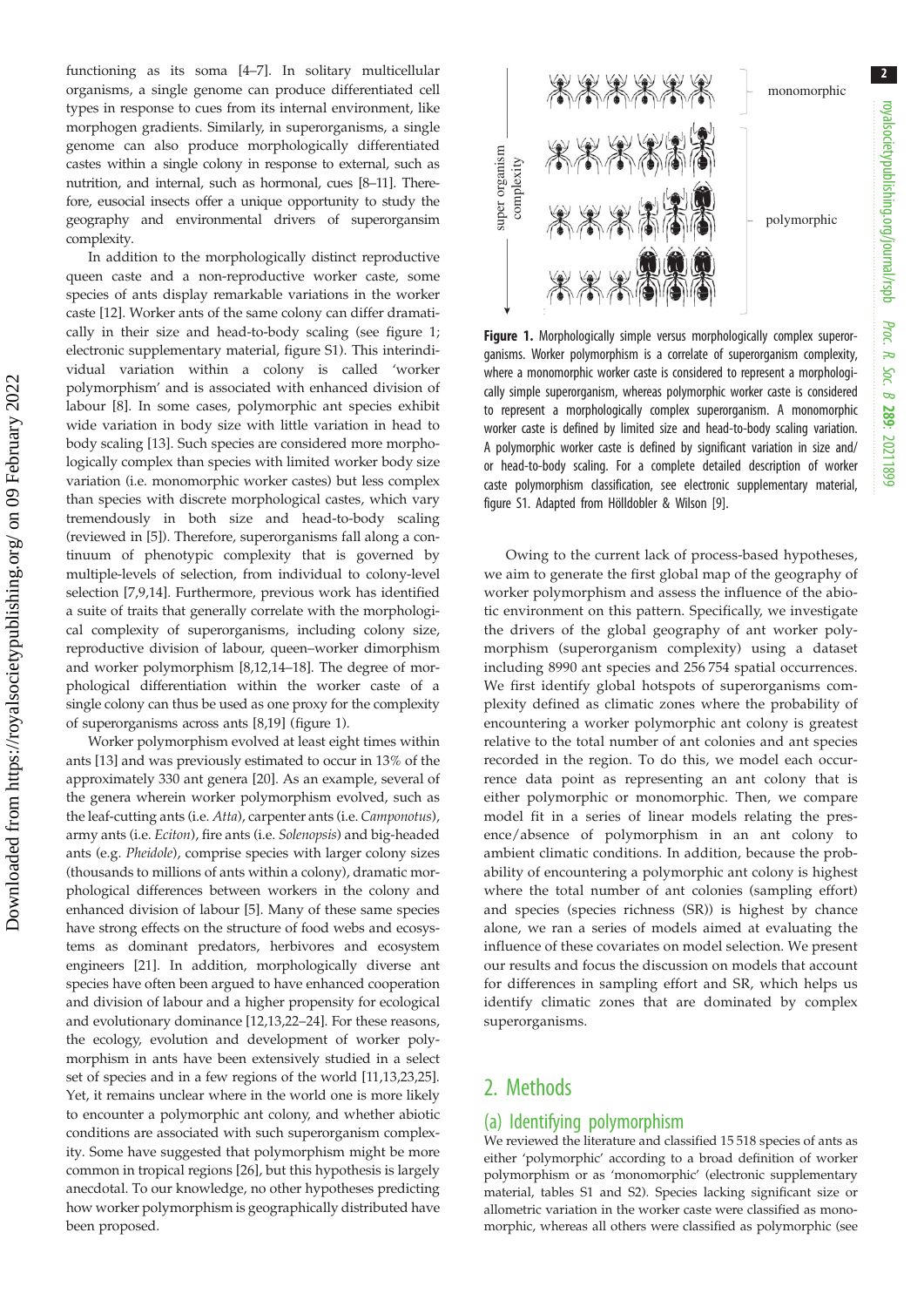electronic supplementary material, figure S1 for more details). To classify ant species as polymorphic or monomorphic, we first systematically searched AntWiki [[27](#page-7-0)] and AntWeb [[28](#page-7-0)], two open-access repositories curated by myrmecologists that collate information and list studies on each ant species, for relevant literature. These databases were chosen because resources are easily accessible and the taxonomic upkeep of the species pages is consistent [[27,28\]](#page-7-0). Using the primary literature cited on these pages, we searched for explicit mention of the terms monomorphic, polymorphic or any of the categories of polymorphism defined by Wilson [\[13\]](#page-7-0). When multiple sources were available for a given species, we used the most recent article.

Species were considered to be polymorphic if the primary literature reported any type of interindividual variation in size and head-to-body allometry, from monophasic allometry (continuous morphological variation) to di- or even trimorphic allometry (discrete morphological variation; see electronic supplementary material, figure S1 for more details). If species-specific references were not found in AntWiki or AntWeb, we used the scientific name of the species in Google Scholar to find up-to-date sources. When there was no published information on polymorphism for a given species, we assigned the same category of polymorphism to all species within a genus based on Bolton's [\[29\]](#page-7-0) classification. A similar approach was used in a recent study [\[20\]](#page-7-0). If peerreviewed genus-specific references were available [\[30](#page-7-0)–[34\]](#page-7-0), their classification was favoured over that of Bolton [\[29\]](#page-7-0). Species-specific information on polymorphism was available for 20% of the species used in our analyses (1826/8990). When only considering polymorphic species, 68% of the species included in the analyses (1636/2408) were classified with species-level information.

Classification of ant species as either monomorphic or monophasic is most challenging and could possibly bias our result. Some monophasic species are considered polymorphic by some and monomorphic by others [\[25\]](#page-7-0). However, monophasic species represent less than 1% of all species in our data and therefore unlikely to affect our results. In the current study, we classified monophasic species as polymorphic.

#### (b) Compiling occurrence data

We used the species occurrence data from the Global Ant Biodiversity Informatics database [\[35\]](#page-7-0). This occurrence database is a synthesis of data from published literature (approx. 10 000 publications), as well as from online, open-source databases, museum records (including 87 online open-source databases, such as AntWeb) and personal collection databases. The taxonomy of legacy records is placed in a common framework and continuously updated with new data. It also includes records extracted from 87 online, open-source databases, such as AntWeb, as well as museum records. Species name validity is being checked for each record and follows the Bolton Catalogue available from AntCat.org. Species identification errors are corrected on the basis of taxonomic revisions and biodiversity literature (e.g. species checklist), contact with experts and direct decisions based on biogeographic knowledge. We extracted all spatially validated occurrence points from the database (accessed in May 2018) and after excluding occurrence data from oceanic islands, we retained 256 754 points matching 8990 ant species for our analyses.

Sampling effort (i.e. the number of occurrences in a grid cell) has an influence on estimates of SR (i.e. the number of species detected in a grid cell) and therefore on the probability of detecting a polymorphic ant colony (see electronic supplementary material, figure S2 for maps of sampling effort and SR). To avoid the bias produced from differences in sampling intensity and SR among different regions of the world, we divided the world into grid cells and use grid cell (SiteID) and SR as covariates in some of our models. Specifically, we divided the world into 1° latitude × 1° longitude grid cells, and all occurrence points falling within a given grid cell were attributed that grid cell ID. Note that including grid cell as a random effect also accounts for the non-independence of spatially aggregated data points. Similarly, the number of species detected in a grid cell were used as estimated of SR.

## (c) Modelling the occurrence of worker polymorphism along climatic gradients

To assess how the probability of encountering a polymorphic ant species varies along global climatic gradients, we constructed a series of models that related temperature and precipitation to the presence/absence of polymorphism in an ant colony. Here, we assumed that each occurrence data point was associated with a given ant colony, since at least one worker ant from at least one colony was found at that location. Mean annual temperature and mean annual precipitation for each occurrence data point were extracted from WorldClim v1.0 [\[36\]](#page-7-0) using the raster package in R [\[37\]](#page-7-0). We assessed the influence of temperature and precipitation jointly and separately on the occurrence of polymorphism by performing a series of generalized linear mixed models (hereafter referred to as GLMMs) assuming a binomial distribution. The binary response variable for our GLMMs was the point occurrence of polymorphism, coded as '1', or absence of polymorphism, coded as '0', in our database. In other words, we assigned to each of the 256 754 ant occurrence points either a '1' or a '0', depending on whether they represented a polymorphic ant colony or not. We then examined a distinct set of models consisting of various combinations of temperature (linear and quadratic) and precipitation (linear and quadratic), as well as a null model. The full configuration of our GLMMs is described in electronic supplementary material, table S3.

#### (d) Sensitivity analyses

Among grid cell differences in sampling effort and SR could bias the results of our analyses. Indeed, both the number of occurrence data points or colonies (i.e. sampling effort) and the total number of monomorphic and polymorphic species (i.e. SR) vary among grid cells (electronic supplementary material, figure S2). To assess the influence of SR on model selection, regardless of sampling effort, we ran a second set of analyses wherein the grid cell's SR (polymorphic + monomorphic species) was modelled as a fixed effect. To assess the simultaneous influence of sampling effort and SR on model selection, we ran a third set of analyses wherein a latent variable (i.e. SiteID) was modelled as a random effect. We also assessed the influence of using an equal area projection on our model selection. GLMMs were run using the lme4 package in R [\[38\]](#page-7-0).

#### (e) Taxon-specific analyses

To assess whether our best models were consistent among taxonomic groups, we tested them separately on each ant subfamilies. Specifically, we took the three best models from this first all-taxa analysis and ran them separately on each ant subfamily subsets of our global dataset. Note that nine subfamilies were excluded from taxon-specific analyses due to data insufficiency, which hampered model convergence. Data insufficiency prevented taxon-specific analyses at the level of ant genera because models failed to converge in a majority of genera. We selected best fit models based on the Akaike Information Criterion (hereafter referred to as AIC), choosing the model with the lowest AIC as the best model [[39](#page-7-0),[40](#page-7-0)]. For a model to be selected and be considered a significantly better model, it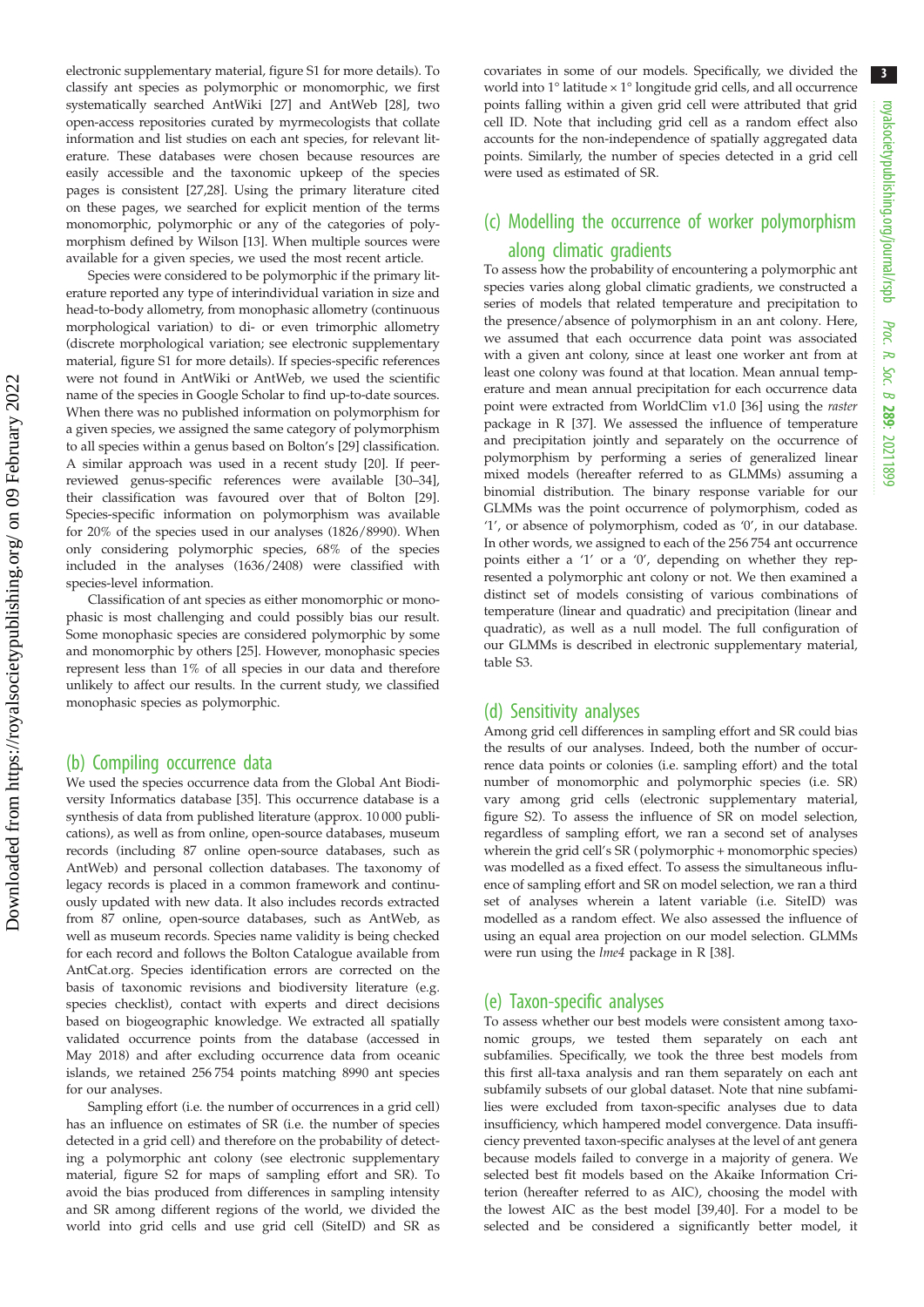<span id="page-3-0"></span>

Figure 2. Global map showing geographical variation in the probability of encountering a polymorphic ant colony. Dark red grid cells indicate areas where the probability of encountering a polymorphic ant colony is high, whereas light yellow grid cells indicate areas where such probability is low. (Online version in colour.)

needed to be at least 2 units lower than the second lowest AIC [\[39\]](#page-7-0). All statistical analyses were carried out using the R statistical software (R Core Team, version 3.5.0).

To ensure that explanatory variables were not collinear, a variance inflation factor between temperature and precipitation was calculated. To do this, we used the usdm package in R and found that the variance inflation factor was 1.48 indicating little collinearity; thus, both variables could be included in our models [\[41\]](#page-7-0). We also verified whether they were over-dispersed as this could lead to inaccurate estimation of relationships between variables. We found that overdispersion in these models was less than 1, indicating very little over dispersion and proceeded with the model selection procedure.

#### (f) Phylogenetic analyses

One way to account for phylogenetic effects in our analyses would be to perform a phylogenetic correction at the species level [\[42\]](#page-7-0). However, the only comprehensive, time-calibrated, molecular phylogenies currently available for ants are at the genus level, whereas a complete species-level phylogeny that includes species we analyze in this study is not available. We therefore assessed the degree of phylogenetic signal in worker polymorphism at the genus level using the Abouheif test [\[43\]](#page-7-0) from the adephylo package [[44](#page-7-0)] with a genus-level molecular phylogeny of ants [[20](#page-7-0)]. A genus was considered polymorphic if it was comprised of more than 50% polymorphic species [[20](#page-7-0)].

### 3. Results

Our data show that worker polymorphism occurs in approximately 29% of all ant species, which is a much larger number of worker polymorphic ant lineages than previously thought (electronic supplementary material, tables S1 and S2) [\[10](#page-7-0),[20,29\]](#page-7-0). Specifically, 4732 of the 15 518 species in our database are polymorphic (i.e. ranging from monophasic to trimorphic allometry; electronic supplementary material, table S1 and figure S1), which is double the previous estimate of 13% [[20,29](#page-7-0)]. Using a threshold of greater than 50% of species within the genus being polymorphic, we found that 85 (25%) of the 337 ant genera are polymorphic (electronic supplementary material, table S2). Taken together, our results indicate that many lineages possess the developmental capacity to generate substantial variation in size and/or head-to-body scaling between individuals within a single colony [[20,45,46](#page-7-0)].

To estimate the probability of worker polymorphism, we assessed the relationship between the probability of polymorphism and climate. We discovered that the probability of polymorphism is highest in arid regions of the world (figure 2). Specifically, the model with the lowest AIC was one including a positive linear term for temperature, a negative linear term for precipitation and a quadratic term for precipitation (tables [1](#page-4-0) and [2](#page-4-0); electronic supplementary material, table S4). The probability of encountering a polymorphic species is therefore highest in the warmest regions and very dry regions of the world (electronic supplementary material, figures S3 and S5). We also conducted sensitivity analyses to assess the influence of (i) sampling effort (SiteID as random effect) and (ii) SR (as fixed effect) on model selection (electronic supplementary material, tables S4 and S5) and (iii) the influence of using an equal area grid cell projection on our model selection (electronic supplementary material, table S6). Our results were robust to all sensitivity analyses. Finally, as a post hoc analysis, we used the model with the random effect to predict the probability of polymorphism among climatic zones (i.e. biomes) of the world [\(figure 3\)](#page-5-0). Using this model, the probability of encountering a polymorphic ant colony is highest in arid regions around the world including deserts and tropical savannahs [\(figure 3](#page-5-0)).

Finally, we assessed the potential influence of evolutionary history on the global distribution of polymorphism. We first compared model fit separately for each subfamily. We found that seven of the eight subfamilies show that polymorphism is positively related with temperature, while for five of the eight subfamilies, it is negatively related with precipitation ([table 3](#page-5-0); electronic supplementary material, table S7). Furthermore, we quantified phylogenetic signal across 306 ant genera and found that closely related genera are no more likely to be polymorphic than distantly related ones (electronic supplementary material, table S8). This is consistent with the fact that polymorphism evolved several times independently in specific genera. Together, these analyses show that the global distribution of polymorphism is not a consequence of differences in the evolutionary history of subfamilies and genera. However, there may be an effect of the evolutionary history of species within genera. A large majority of polymorphic species are in the hyper-diverse genera Camponotus and Pheidole. However, these genera are present and diverse in almost all biomes of the world (electronic supplementary material, figure S6), suggesting that the distributions of these genera do not have a disproportionate influence on the global geography of polymorphism. The genus Cephalotes appears to be the third most diverse polymorphic genera in tropical dry forests and savannahs, while the genera Myrmecosystus, Messor and Cataglyphis comprise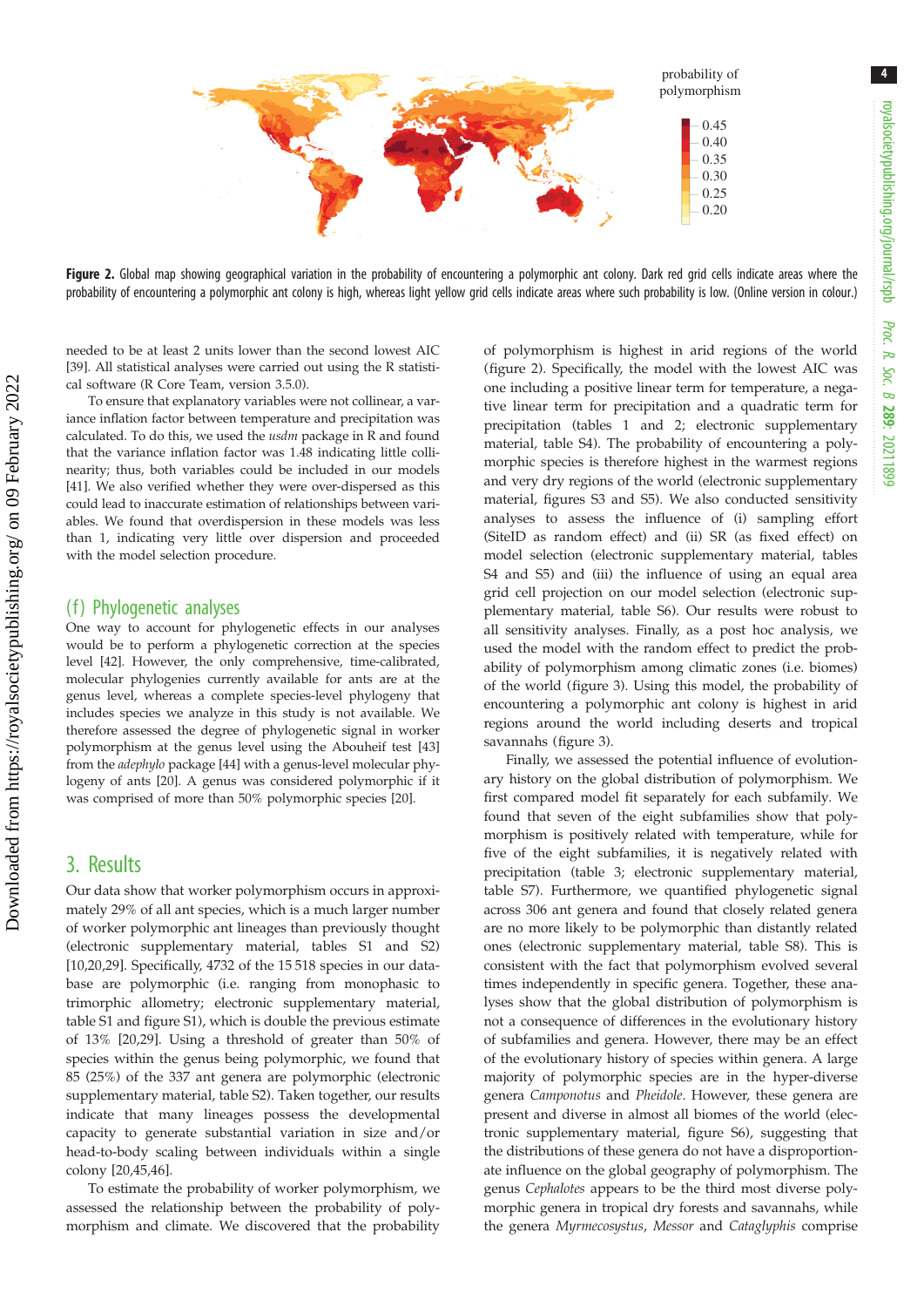5

<span id="page-4-0"></span>Table 1. Results of model selection for the generalized linear mixed models for probability of encountering a polymorphic species at the global scale. Models are sorted from best fit (lowest AIC) to worst fit (highest AIC). The best fit model is indicated in bold. SiteID was modelled as a random effect.

|                                      | AIC              | VAIC  |  |
|--------------------------------------|------------------|-------|--|
| oitatıon + temperature               | 295 509.5        |       |  |
| ation + temperature:                 | 295 520.9        | 136   |  |
|                                      | 295 522.3        |       |  |
| :perature <sup>2</sup> + temperature | 295 765.3        | 55.81 |  |
|                                      | 295 804.7        |       |  |
|                                      | 295 921 0        | 1 54  |  |
|                                      | 295 932 2        |       |  |
|                                      | <u>796 በ4በ 5</u> |       |  |

Table 2. Parameter estimates for the two best models selected based on AIC comparisons. The random effect was site ID.

|                                    |          | precipitation <sup>2</sup> + precipitation + temperature |                |              |          | precipitation $\times$ temperature |               |         |  |
|------------------------------------|----------|----------------------------------------------------------|----------------|--------------|----------|------------------------------------|---------------|---------|--|
| predictors                         | estimate | odds ratios                                              | <b>CI</b>      | $\mathbf{n}$ | estimate | odds ratios                        | <sup>d</sup>  |         |  |
| (intercept)                        | $-1.76$  | 0.17                                                     | $0.15 - 0.19$  | < 0.001      | $-1.79$  | 0.17                               | $0.15 - 0.18$ | < 0.001 |  |
| precipitation                      | $-3.16$  | 0.04                                                     | $0.03 - 0.05$  | < 0.001      | $-2.63$  | 0.07                               | $0.06 - 0.09$ | < 0.001 |  |
| precipitation <sup>2</sup>         | 2.19     | 9.00                                                     | $6.59 - 12.29$ | < 0.001      |          |                                    |               |         |  |
| temperature                        | 1.70     | 5.53                                                     | $4.78 - 6.38$  | < 0.001      | 1.63     | 5.15                               | $4.45 - 5.96$ | < 0.001 |  |
| temperature $\times$ precipitation |          |                                                          |                |              | 0.67     | 1.96                               | $1.50 - 2.57$ | < 0.001 |  |
| $\sigma$ 2                         |          | 3.29                                                     |                |              |          | 3.29                               |               |         |  |
| $\tau$ 00                          |          | 0.47                                                     |                |              |          | 0.48                               |               |         |  |
| Intra Class Correlation            |          | 0.13                                                     |                |              |          | 0.13                               |               |         |  |
| n                                  |          | 4349                                                     |                |              |          | 4349                               |               |         |  |
| observations                       |          | 256 754                                                  |                |              |          | 256 754                            |               |         |  |
| marginal $R^2$ /conditional $R^2$  |          | 0.017/0.140                                              |                |              |          | 0.018/0.143                        |               |         |  |

a large proportion of polymorphic species in deserts and scrublands. Therefore, these genera, which evolved worker polymorphism independently, contribute substantially to the peak in polymorphism in arid regions.

### 4. Discussion

Our results show that complex superorganisms are overrepresented in the warmest and most arid regions of the world, which typically harbour fewer ant species [\[47,48](#page-7-0)]. Specifically, the probability of encountering worker polymorphic colonies peak in tropical dry forests, savannahs and deserts. Although the processes underpinning the formation and maintenance of these organismic complexity hotspots remain enigmatic [\[8,9,11](#page-7-0),[23,49\]](#page-7-0), this first outlook into the geography of ant worker polymorphism provides novel insights that will guide future research.

Arid systems emerge as hotspots of complex superorganisms (figures [2](#page-3-0) and [3\)](#page-5-0). These results show that worker polymorphic ant colonies are most common in warm and dry regions of the world. There are several hypotheses that may explain why polymorphic ants dominate arid systems. One possibility is that worker polymorphism in arid regions is not adaptive, but rather a consequence of evolutionary and biogeographic history. In this scenario, the current geographical distribution of worker polymorphism in particular lineages reflects that of their ancestors. However, our assessment of historical effects on the over-representation of worker polymorphism in arid environments suggests that these effects are negligeable. Furthermore, some of the most diversified and polymorphic ant genera in arid systems (e.g. Camponotus, Pheidole, Cephalotes, Cataglyphis, Messor) are not closely related and evolved independently, perhaps through convergent evolution mediated by strong selection pressure in these stressful environments [[20,23](#page-7-0)]. It is likely that worker polymorphism enables persistence in extremely hot and resource-scarce environments. This is not to say that worker polymorphism originated in such environments but that it provides fitness advantages or permit survival in such environments.

The over-representation of polymorphic ants in arid regions of the world thus implies that phenotypic complexity enables persistence in these stressful environments. First,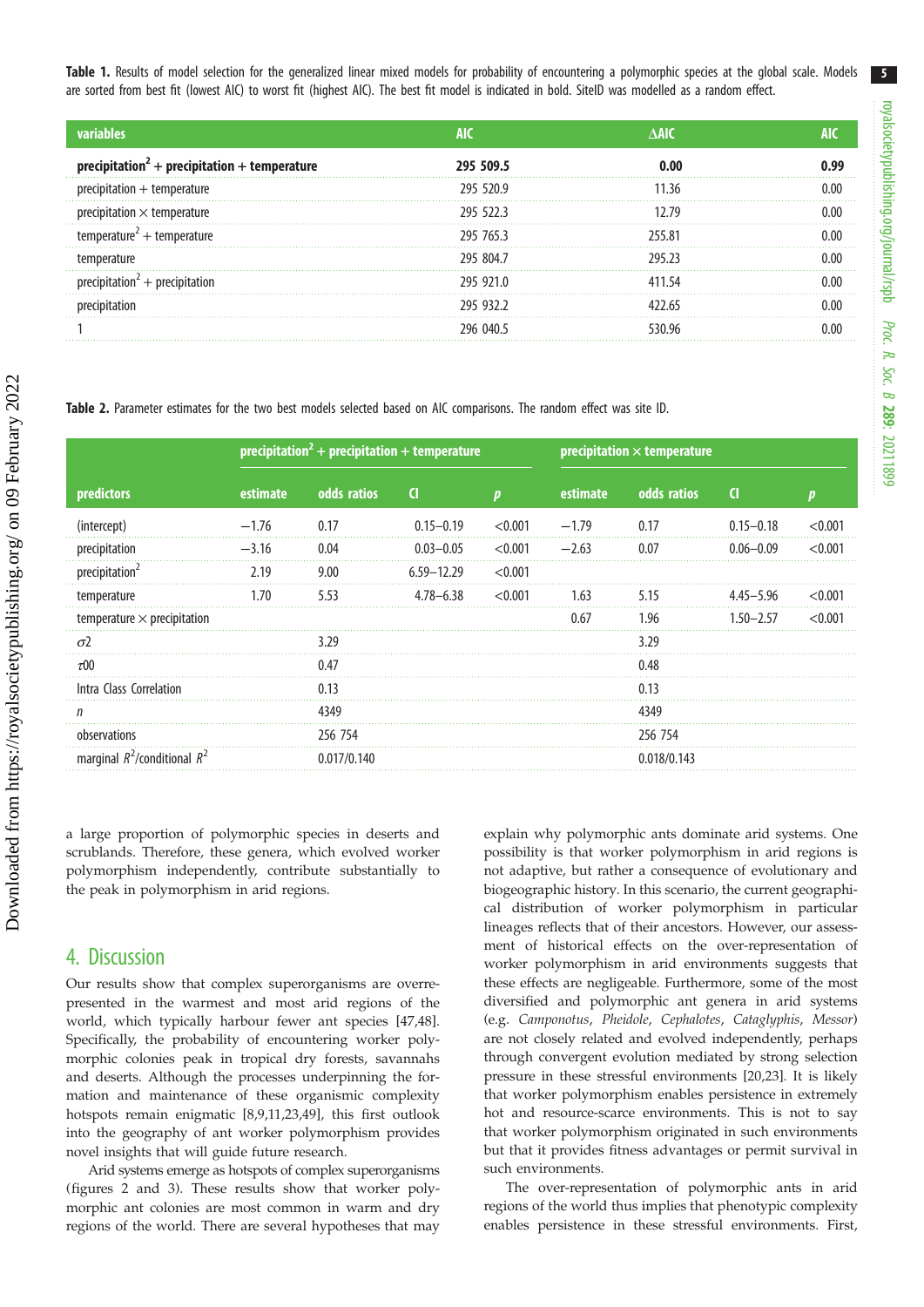<span id="page-5-0"></span>

Figure 3. Variation in the probability of encountering a polymorphic ant colony among the world's biomes and along climatic gradients. Predicted values were obtained from a model accounting for variation in the number of ant colonies (sampling effort) recorded in a grid cell. (a) Global map of the world's biomes, where each colour represents a different biome (numbered 1–13), and each black dot is an occurrence data point (include polymorphic and non-polymorphic occurrences). (b) Average predicted polymorphism per biome, and (c) predicted occurrence of highest level of polymorphism along global temperature and precipitation gradients. (Online version in colour.)

|  |  |                                                                        |  |  |  |  | Table 3. Results of model selection for the generalized linear mixed models for the global distribution of worker caste polymorphism by subfamily of ants. All |  |  |
|--|--|------------------------------------------------------------------------|--|--|--|--|----------------------------------------------------------------------------------------------------------------------------------------------------------------|--|--|
|  |  |                                                                        |  |  |  |  | models included site ID as a random effect. The bolded AICs represent the lowest AIC (i.e. best model) for the global distribution of worker polymorphism.     |  |  |
|  |  | Subfamilies with insufficient data for model convergence are excluded. |  |  |  |  |                                                                                                                                                                |  |  |

| subfamily        | $precription +$<br>temperature | $precription2 + precipitation +$<br>temperature | $precipitation \times$<br>temperature | temperature |
|------------------|--------------------------------|-------------------------------------------------|---------------------------------------|-------------|
| ivoponinae       | 2352.91                        | 2355.19                                         | 2378.73                               | 2352.91     |
| Dolichoderinae   | 25 860.42                      | 25 802.62                                       | 25 798.94                             | 25 939.77   |
| Jorvlinae        | 3725 25                        | 3726.68                                         | 3721.56                               | 3723.59     |
| Formicinae       | 71 456.18                      | 71 428.20                                       | 71 449.56                             | 71 887 28   |
| Myrmeciinae      | 1441.20                        | 1433.01                                         | 1443 20                               | 1450 77     |
| Mvrmicinae       | 134 471 40                     | 134 464.23                                      | 134 470.79                            | 134 473.86  |
| Ponerinae        | 2896 62                        | 2898.62                                         | 2887.76                               | ንዓንና በ4     |
| Pseudomyrmecinae | 300.85                         | 301.80                                          | 302.86                                | 305 91      |

there might be size-related differences in the diet of ant workers within a colony. Arid ecosystems are numerically dominated by ants that specialize in the harvesting of seeds. Such diet specialization may only be possible, or optimized, if colonies can exploit a wide array of seed size and shapes [[50\]](#page-8-0). Large workers of several seed harvester ants, for example, are known to specialize on larger food items than do smaller ants within the colony [\[51](#page-8-0)]. Added to the fact that deserts and savannahs are resource-limited and unpredictable, polymorphism might allow more efficient exploitation of specific and limited seed resources [[52\]](#page-8-0). Second, there might be size-related differences in the thermal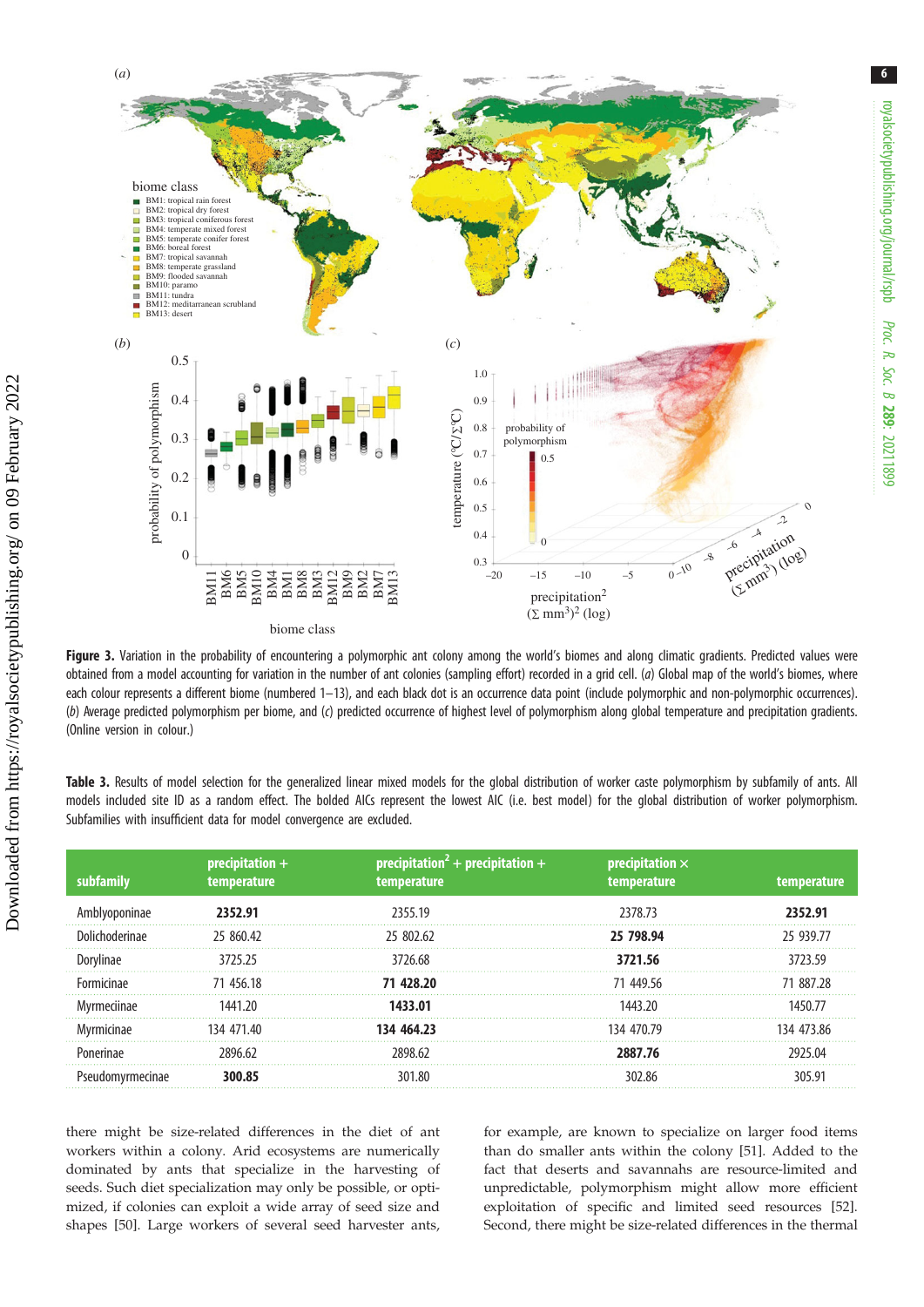7

and drought tolerance of workers within ant colonies [\[53](#page-8-0)]. A few studies have shown that such differences exist, where larger workers within the colony forage at midday when temperature is at its peak and smaller worker forage when temperature cools down [\[54](#page-8-0)]. Moreover, in at least two species belonging to two different genera (i.e. Cataglyphis and Messor), size-related differences in the foraging schedule of workers correspond with higher tolerance to extreme temperature and to desiccation [\[54,55](#page-8-0)]. In sum, evidence for the hypothesis that worker polymorphism promotes persistence in arid environment is generally sparse and anectodical for the moment being, but our results provide additional incentive to test its generality.

Our findings further suggest that more generally, warm temperature is a key factor influencing the occurrence of complex superorganisms across the globe. One hypothesis to explain this trend is that warm temperatures promote worker polymorphism by shaping the biotic environment outside the colony. Many claim that biotic interactions are more intense in warm climates [[56\]](#page-8-0), which might favour the polymorphic phenotype, and in particular large workers involved in colony defence, through selection and social regulation [\[57,58](#page-8-0)]. Consistent with this hypothesis, ecological specialization, driven by intense resource competition, explains the evolution of polymorphism within at least two polymorphic genera [[52,59,60](#page-8-0)]. Another hypothesis is that ecological factors such as diet and nutrition, which maybe more rich and abundant in warm regions, can also interact with developmental pathways and lead to the evolution of a greater diversity of phenotypes within the worker caste of an ant colony [\[17](#page-7-0)[,61](#page-8-0)]. Worker polymorphism is a social trait mediating resource exploitation, resource monopolization and colony defence, both directly and indirectly affecting energy acquisition by a colony. In tropical environments, for example, resources are abundant, but competition is intense, which calls for efficient exploitation strategy including diet specialization and resource defence, both of which might relate to worker morphological complexity [[56,62,63](#page-8-0)]. Polymorphism may have evolved to better defend space or more efficiently acquire resources [\[59](#page-8-0),[64\]](#page-8-0).

We hope our findings will facilitate our understanding of the relative contributions of developmental processes, social behaviour and the ecological environment in shaping spatial variation in the expression of phenotypic complexity, which will be the key to elucidating the geography of organismic and super-organismic complexity [\[17](#page-7-0),[45,46,](#page-7-0)[52,59](#page-8-0),[60,64](#page-8-0)–[68](#page-8-0)]. Looking forward, we need to develop standardized and repeatable quantitative approaches to compare the degree of phenotypic complexity within and across species, which would allow stronger comparative studies in macroecology and macroevolution. As a first step, worker polymorphism can be quantified by relating head width (y-axis) to body length (x-axis) for individual workers within a single colony [\[45](#page-7-0)]. Rigorous tests of hypotheses regarding the distribution and evolution of phenotypic complexity could then be tested on solitary multicellular organisms as well as on superorganisms. Complexity can be defined and quantified across hierarchical levels of complexity, from genomic to cellular to phenotypic complexity. To accomplish this in eusocial insects, we also need to create comprehensive databases for other traits associated with superorganism complexity, namely colony size, reproductive division of labour and the number and degree of partitioning of behaviorial tasks [[5,18](#page-7-0)]. Finally, whereas we investigated the two main axes of climatic variation on Earth (i.e. temperature and precipitation), which are typically used to define climatic zones, future work could investigate the influence of seasonality or climatic predictability, which could also play a role in the geographical distribution of polymorphism. The present study nevertheless represents an important first step in furthering our understanding of what facilitates and what restricts the global distribution of phenotypic complexity.

Finally, warm, and in particular arid, regions of the world harbour the greatest density of complex superorganism, which has intriguing implications in the context of climate change. Ongoing climate change leads to the aridification of many of the world's ecosystems, increasing the frequency and intensity of fires and drought events, which threatens biological diversity [[69](#page-8-0)–[72](#page-8-0)]. On the other hand, our findings suggest that ecosystem aridifications favour the survival of highly complex superorganisms, which often play crucial roles in decomposition and nutrient cycling, among other things [[73\]](#page-8-0). The plasticity conferred to polymorphic species could also help them cope with changing abiotic and biotic conditions amid global changes. Moreover, if arid systems are hotspots of phenotypic complexity and potentially epicentres of morphological evolution and innovation in eusocial insects, then the biodiversity climate crisis may either promote further phenotypic innovation if they can adapt or drive our most complex superorganisms to extinction if they cannot. A look at the biodiversity crisis through the lenses of phenotypic complexity, a neglected dimension of biological diversity, could help identify and protect some of the world's hidden evolutionary centres.

Data accessibility. Data on ant species occurrence and polymorphism classification are available from the Dryad Digital Repository: [https://datadryad.org/stash/share/2WYof3lmWteaWz](https://datadryad.org/stash/share/2WYof3lmWteaWz05918NCp8ZtgUEeXYScxUTuJiSZI4) [05918NCp8ZtgUEeXYScxUTuJiSZI4](https://datadryad.org/stash/share/2WYof3lmWteaWz05918NCp8ZtgUEeXYScxUTuJiSZI4) [[75\]](#page-8-0).

Authors' contributions. F.L.R.: conceptualization, data curation, formal analysis, methodology, writing—original draft; G.M.: formal analysis, methodology, visualization, writing—review and editing; B.G.: data curation, writing—review and editing; R.R.D.: funding acquisition, writing—review and editing; E.E.: funding acquisition, writing review and editing; S.P.: data curation, writing—review and editing; N.J.S.: funding acquisition, writing—review and editing; M.D.W.: data curation, writing—review and editing; E.A.: conceptualization, data curation, funding acquisition, investigation, methodology, supervision, writing—original draft, writing—review and editing; J.-P.L.: conceptualization, data curation, funding acquisition, investigation, methodology, supervision, writing—original draft, writing review and editing.

All authors gave final approval for publication and agreed to be held accountable for the work performed therein.

Competing interests. We declare we have no competing interests.

Funding. This research was supported by an NSERC Discovery Grant (RGPIN-2015-06081) and an FRQNT New Researcher Grant (2016- NC-189273) to J.-P.L., an NSERC Discovery Grant (RGPIN-2020- 05175) to E.A. M.D.W. was supported by NSF (MSB-FRA no 1702426). G.M. was supported by a Concordia Graduate Fellowship and Concordia Excellence Award. E.E. was supported by subsidy funding to OIST and a grants from the Japan Ministry of the Environment (4-1904) and Japan Society for the Promotion of Science KAKENHI (JP17K15180). The Quebec Centre for Biodiversity Science supported the research and training of F.L.R. and G.M.

Acknowledgements. We thank Mathieu Molet, the associate editor as well as anonymous reviewers for providing constructive feedback on the manuscript, and Pedro Peres-Neto, Lilian Sales and Michael Borregaard for advising on analytical approaches.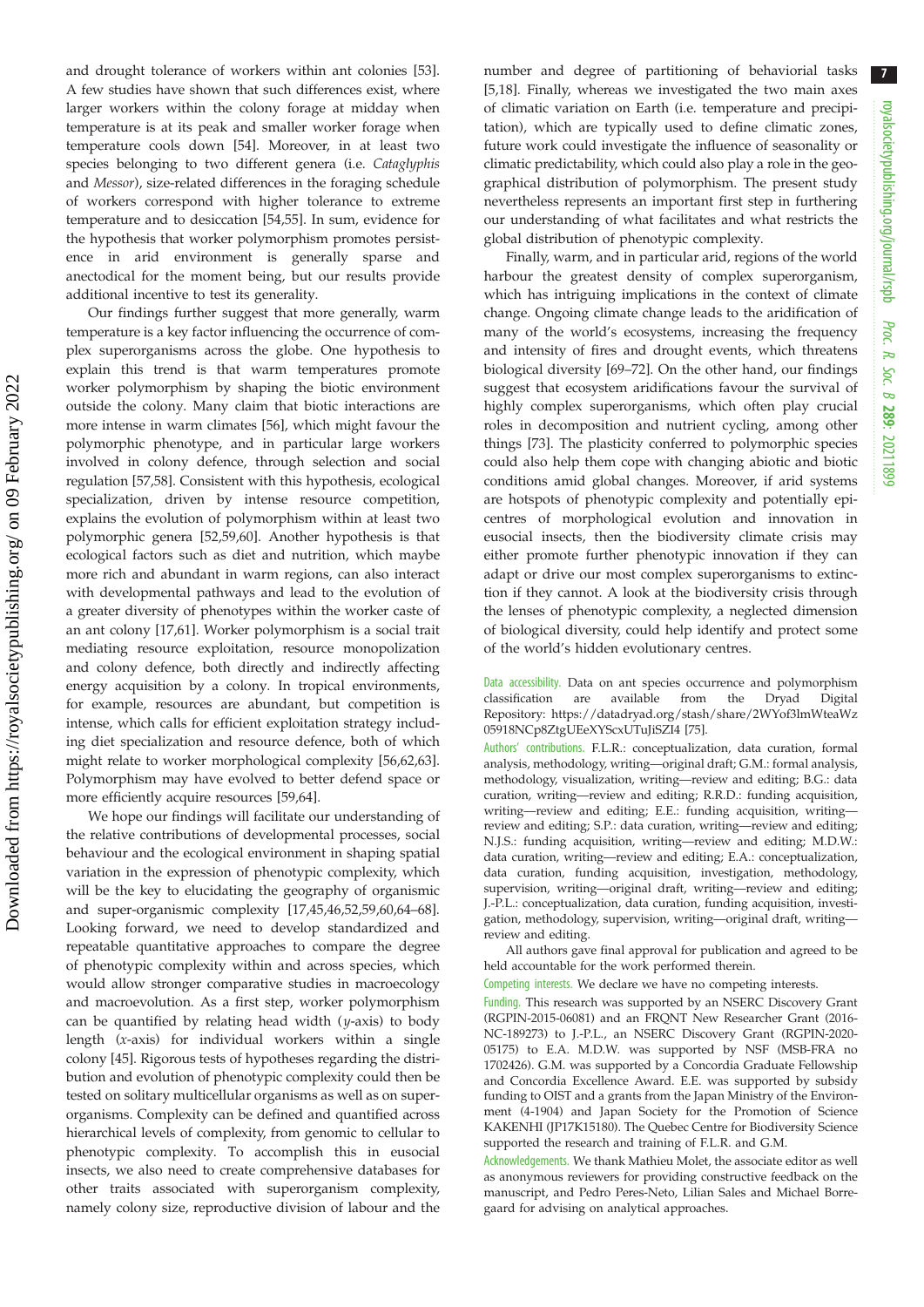## <span id="page-7-0"></span>**References**

- 1. Carroll SB. 2001 Chance and necessity: the evolution of morphological complexity and diversity. Nature 409, 1102–1109. [\(doi:10.1038/35059227\)](http://dx.doi.org/10.1038/35059227)
- 2. McShea DW. 2017 Evolution of complexity. In Evolutionary developmental biology (ed. L Nuño). Cham, Switzerland: Springer.
- 3. Fisher RM, Shik JZ, Boomsma JJ. 2020 The evolution of multicellular complexity: the role of relatedness and environmental constraints. Proc. R. Soc. B 287, 20192963. [\(doi:10.1098/rspb.2019.2963\)](http://dx.doi.org/10.1098/rspb.2019.2963)
- 4. Bonner JT. 1993 Dividing the labour in cells and societies. Curr. Sci. 64, 459-466.
- 5. Anderson C, Mcshea DW. 2001 Individual versus social complexity, with particular reference to ant colonies. Biol. Rev. 76, 211–237. [\(doi:doi:10.1017/](http://dx.doi.org/doi:10.1017/S1464793101005656) [S1464793101005656\)](http://dx.doi.org/doi:10.1017/S1464793101005656)
- 6. Lüscher M. 1953 The termite and the cell.Sci. Am. 188, 74–80. ([doi:10.1038/scientificamerican0553-74](http://dx.doi.org/10.1038/scientificamerican0553-74))
- 7. Boomsma JJ, Gawne R. 2018 Superorganismality and caste differentiation as points of no return: how the major evolutionary transitions were lost in translation. Biol. Rev. 93, 28–54. ([doi:doi:10.1111/](http://dx.doi.org/doi:10.1111/brv.12330) [brv.12330](http://dx.doi.org/doi:10.1111/brv.12330))
- 8. Oster GF, Wilson EO. 1978 Caste and ecology in the social insects (monographs in population biology 12). Princeton, NJ: Princeton University Press.
- 9. Hölldobler B, Wilson EO. 2008 The superorganism: the beauty, elegance and strangeness of insect societies. New York, NY: W. W. Norton & Company.
- 10. Wills BD, Moreau CS, Wray BD, Hoffmann BD, Suarez AV. 2014 Body size variation and caste ratios in geographically distinct populations of the invasive big-headed ant, Pheidole megacephala (Hymenoptera: Formicidae). Biol. J. Linnean Soc. 113, 423–438. ([doi:10.1111/bij.12386\)](http://dx.doi.org/10.1111/bij.12386)
- 11. Lillico-Ouachour A, Abouheif E. 2017 Regulation, development, and evolution of caste ratios in the hyperdiverse ant genus Pheidole. Curr. Opi. Insect Sci. 19, 43–51. [\(doi:10.1016/j.cois.2016.11.003](http://dx.doi.org/10.1016/j.cois.2016.11.003))
- 12. Hölldobler B. Wilson EO. 1990 The ants. Berlin. Germany: Springer.
- 13. Wilson EO. 1953 The origin and evolution of polymorphism in ants. Q. Rev. Biol. 28, 136–156. [\(doi:10.1086/399512](http://dx.doi.org/10.1086/399512))
- 14. Bourke. 1999 Colony size, social complexity and reproductive conflict in social insects. J. Evol. Biol. 12, 245–257. ([doi10.1046/j.1420-9101.1999.](http://dx.doi.org/doi10.1046/j.1420-9101.1999.00028.x) [00028.x\)](http://dx.doi.org/doi10.1046/j.1420-9101.1999.00028.x)
- 15. Michener CD. 1974 The social behavior of the bees. Cambridge, MA: Harvard University Press.
- 16. Peters C. 1997 Morphologically 'primitive' ants: comparative review of social characters and the importance of queen-worker dimorphism. In The evolution of social behavior in insects and arachnids (eds JC Choe, BJ Crespi), pp. 372–391. Cambridge, MA: Cambridge University Press.
- 17. Wheeler DE. 1986 Developmental and physiological determinants of caste in social hymenoptera: evolutionary implications. Am. Nat. 128, 13–34. [\(doi:10.1086/284536](http://dx.doi.org/10.1086/284536))
- 18. Lecocq de Pletincx N, Dellicour S, Aron S. 2021 The evolution of ant worker polymorphism correlates with multiple social traits. Behav. Ecol. Sociobiol. 75, 113. [\(doi:10.1007/s00265-021-](http://dx.doi.org/10.1007/s00265-021-03049-6) [03049-6\)](http://dx.doi.org/10.1007/s00265-021-03049-6)
- 19. Brian MV. 1979 Caste differentiation and division of labor. In Social insects (ed. H Hermann), pp. 121–221. New York, NY: Elsevier.
- 20. Blanchard BD, Moreau CS. 2017 Defensive traits exhibit an evolutionary trade-off and drive diversification in ants. Evolution 71, 315–328. [\(doi:10.1111/evo.13117\)](http://dx.doi.org/10.1111/evo.13117)
- 21. Del Toro I, Silva RR, Ellison AM. 2015 Predicted impacts of climatic change on ant functional diversity and distributions in eastern North American forests. Divers. Distrib. 21, 781–791. [\(doi:10.1111/ddi.12331\)](http://dx.doi.org/10.1111/ddi.12331)
- 22. Bar-On YM, Phillips R, Milo R. 2018 The biomass distribution on earth. Proc. Natl Acad. Sci. USA 115. 6506–6511. [\(doi:10.1073/pnas.1711842115](http://dx.doi.org/10.1073/pnas.1711842115))
- 23. Wills BD, Powell S, Rivera MD, Suarez AV. 2018 Correlates and consequences of worker polymorphism in ants. Annu. Rev. Entomol. 63, 575–598. ([doi:10.1146/annurev-ento-020117-](http://dx.doi.org/10.1146/annurev-ento-020117-043357) [043357](http://dx.doi.org/10.1146/annurev-ento-020117-043357))
- 24. Wilson EO. 2003 Pheidole in the new world: a dominant, hyperdiverse ant genus. Cambridge, MA: Harvard University Press.
- 25. Passera L. 1976 Origine des intercastes dans les sociétés dePheidole pallidula (Nyl.) (Hymenoptera Formicidae) parasitées parMermis sp. (Nematoda Mermithidae). Insectes Soc. 23, 559–575. [\(doi:10.](http://dx.doi.org/10.1007/bf02223482) [1007/bf02223482](http://dx.doi.org/10.1007/bf02223482))
- 26. Wilson EO. 1968 The ergonomics of caste in the social insects. Am. Nat. 102, 41–66. [\(doi:10.1086/](http://dx.doi.org/10.1086/282522) [282522](http://dx.doi.org/10.1086/282522))
- 27. Urbani B, Andrade D. 2017 AntWiki—where ant biologists share their knowledge. See [www.](http://www.antwiki.org) [antwiki.org.](http://www.antwiki.org)
- 28. Fisher B, Ward P. 2002 Antweb. San Francisco, CA: California Academy of Sciences.
- 29. Bolton B. 2003 Synopsis and classification of Formicidae. Memoirs of the American Entomological Institute 71, 1–370.
- 30. Borowiec M. 2016 Generic revision of the ant subfamily Dorylinae (Hymenoptera, Formicidae). ZooKeys 4, 1–208. ([doi:10.3897/zookeys.608.9427\)](http://dx.doi.org/10.3897/zookeys.608.9427)
- 31. Schmidt CA, Shattuck SO. 2014 The higher classification of the ant subfamily Ponerinae (Hymenoptera: Formicidae), with a review of Ponerine ecology and behavior. Zootaxa 3817, 1–242. ([doi:10.11646/zootaxa.3817.1.1](http://dx.doi.org/10.11646/zootaxa.3817.1.1))
- 32. Shattuck S. 2000 Australian ants: their biology and identification. Collingwood, Australia: CSIRO Publishing.
- 33. LaPolla JS, Brady SG, Shattuck SO. 2010 Phylogeny and taxonomy of the Prenolepis genus-group of ants (Hymenoptera: Formicidae). Syst. Entomol. 35, 118–131. ([doi:10.1111/j.1365-3113.2009.](http://dx.doi.org/10.1111/j.1365-3113.2009.00492.x) [00492.x](http://dx.doi.org/10.1111/j.1365-3113.2009.00492.x))
- 34. Shattuck S, Cover S. 2016 Taxonomy of some littleunderstood North American ants (Hymenoptera: Formicidae). Zootaxa 4175, 10–22. [\(doi:10.11646/](http://dx.doi.org/10.11646/zootaxa.4175.1.2) [zootaxa.4175.1.2](http://dx.doi.org/10.11646/zootaxa.4175.1.2))
- 35. Guenard B, Weiser MD, Gomez K, Narula N, Economo EP. 2017 The global ant biodiversity informatics (GABI) database: synthesizing data on ant species geographic distribution. Myrmecol. News 24, 83–86.
- 36. Fick SE, Hijmans RJ. 2017 WorldClim 2: new 1-km spatial resolution climate surfaces for global land areas. Int. J. Climatol. 37, 4302–4315. [\(doi:10.1002/](http://dx.doi.org/10.1002/joc.5086) [joc.5086\)](http://dx.doi.org/10.1002/joc.5086)
- 37. Hijmans RJ, van Etten J. 2014 raster: Geographic data analysis and modeling. R package version 2.
- 38. Bates D, Mächler M, Bolker B, Walker S. 2014 Fitting linear mixed-effects models using lme4. arXiv preprint arXiv 1406, 5823.
- 39. Akaike H. 1992 Information theory and an extension of the maximum likelihood principle. In Breakthroughs in statistics, pp. 610–624. Berlin, Germany: Springer.
- 40. Bolker BM, Brooks ME, Clark CJ, Geange SW, Poulsen JR, Stevens MHH, White J-SS. 2009 Generalized linear mixed models: a practical guide for ecology and evolution. Trends Ecol. Evol. 24, 127–135. [\(doi:10.1016/j.tree.2008.10.008](http://dx.doi.org/10.1016/j.tree.2008.10.008))
- 41. Naimi B. 2015 usdm: uncertainty analysis for species distribution models. R package version 1.1-15.
- 42. Ives AR, Garland T. 2014 Phylogenetic regression for binary dependent variables. In Modern phylogenetic comparative methods and their application in evolutionary biology: concepts and practice (ed. LZ Garamszegi), pp. 231–261. Berlin, Germany: Springer.
- 43. Jombart T, Balloux F, Dray S. 2010 Adephylo: new tools for investigating the phylogenetic signal in biological traits. Bioinformatics 26, 1907–1909. ([doi:10.1093/bioinformatics/btq292](http://dx.doi.org/10.1093/bioinformatics/btq292))
- 44. Jombart T, Dray S. 2010 Adephylo: exploratory analyses for the phylogenetic comparative method. Bioinformatics 26, 1-21.
- 45. Rajakumar R et al. 2018 Social regulation of a rudimentary organ generates complex worker-caste systems in ants. Nature 562, 574-577.
- 46. Rajakumar R et al. 2012 Ancestral developmental potential facilitates parallel evolution in ants. Science 335, 79–82. ([doi:10.1126/science.1211451\)](http://dx.doi.org/10.1126/science.1211451)
- 47. Economo EP, Narula N, Friedman NR, Weiser MD, Guénard B. 2018 Macroecology and macroevolution of the latitudinal diversity gradient in ants. Nat. Commun. 9, 1778. ([doi:10.1038/s41467-018-](http://dx.doi.org/10.1038/s41467-018-04218-4) [04218-4](http://dx.doi.org/10.1038/s41467-018-04218-4))
- 48. Dunn RR et al. 2009 Climatic drivers of hemispheric asymmetry in global patterns of ant species richness. Ecol. Lett. 12, 324–333. ([doi:10.1111/j.](http://dx.doi.org/10.1111/j.1461-0248.2009.01291.x) [1461-0248.2009.01291.x\)](http://dx.doi.org/10.1111/j.1461-0248.2009.01291.x)
- 49. Metzl C, Wheeler DE, Abouheif E. 2018 Wilhelm Goetsch (1887–1960): pioneering studies on the